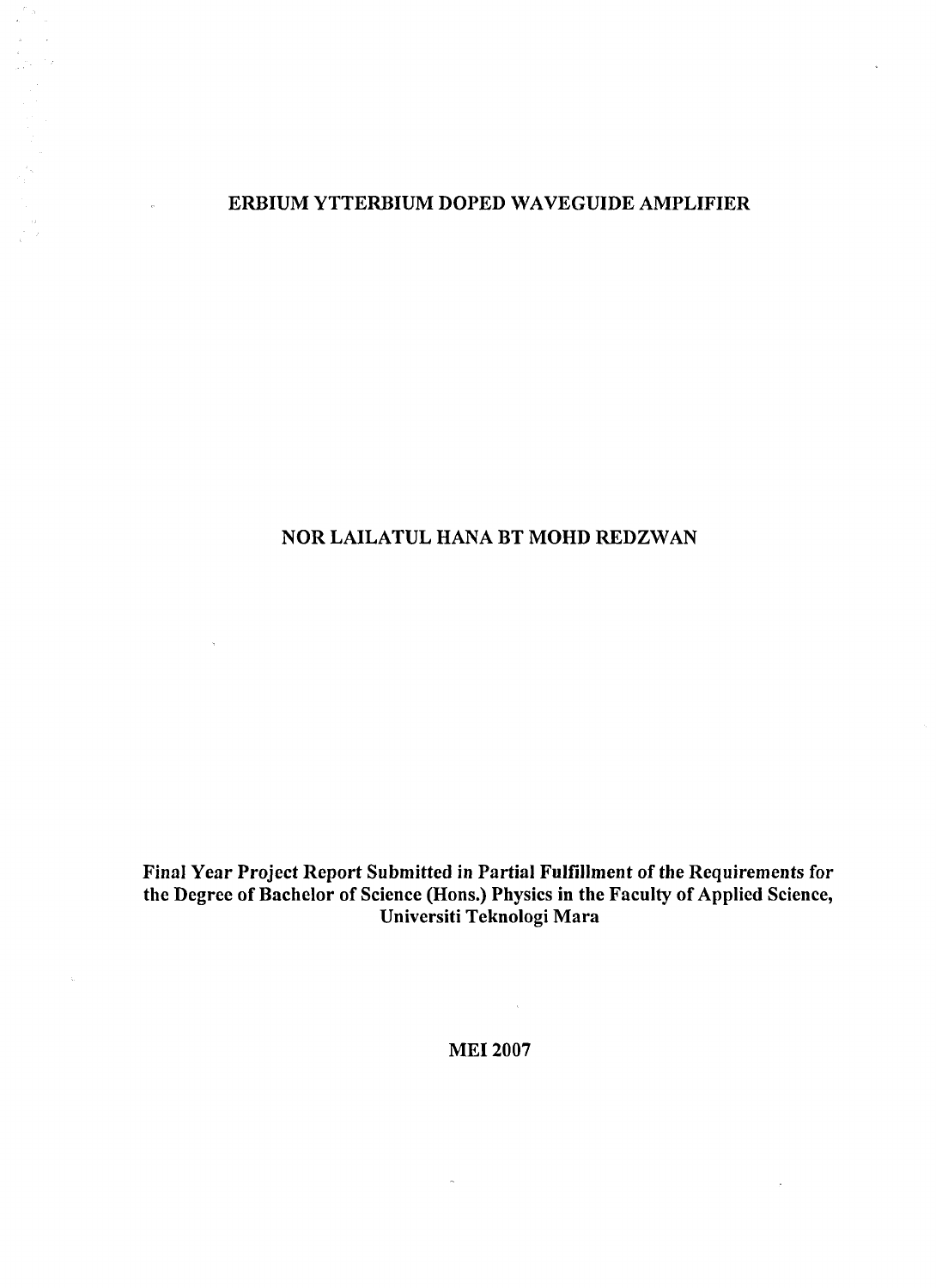#### ACKNOWLEDGEMENTS

In the name of Allah, the most benevolent and most merciful.

First and foremost, a great thank to The Allah Almighty for giving me strength in completing this final year project. This project could not have been completed without the support and contributions of many people. Firstly, I would like to express my sincere gratitude and appreciation to my supervisor, Assoc. Prof. Dr. Mohd Kamil Abdul Rahman, for his continuous guidance, valuable advice, constructive comment and freely given his .time to share his expert knowledge. Thank you for imparting some valuable inputs and ideas.

Secondly, I also would like to thank to Mr Shahrin Zen b Muhd. Yassin, the Research Assistant in Photonics Laboratory that helped me in doing the project in the laboratory.

I also would like to thank my family especially my parents. All of you have helped me get hare and your support is invaluable to me. No words can express the gratitude I feel towards my mother and my father for giving me so many opportunities in life, and more love and support than anyone.

Finally, I would like thank to all my friends who has helped me directly and indirectly. Thank you for your kindness. May Allah S. W. T. bless all of you.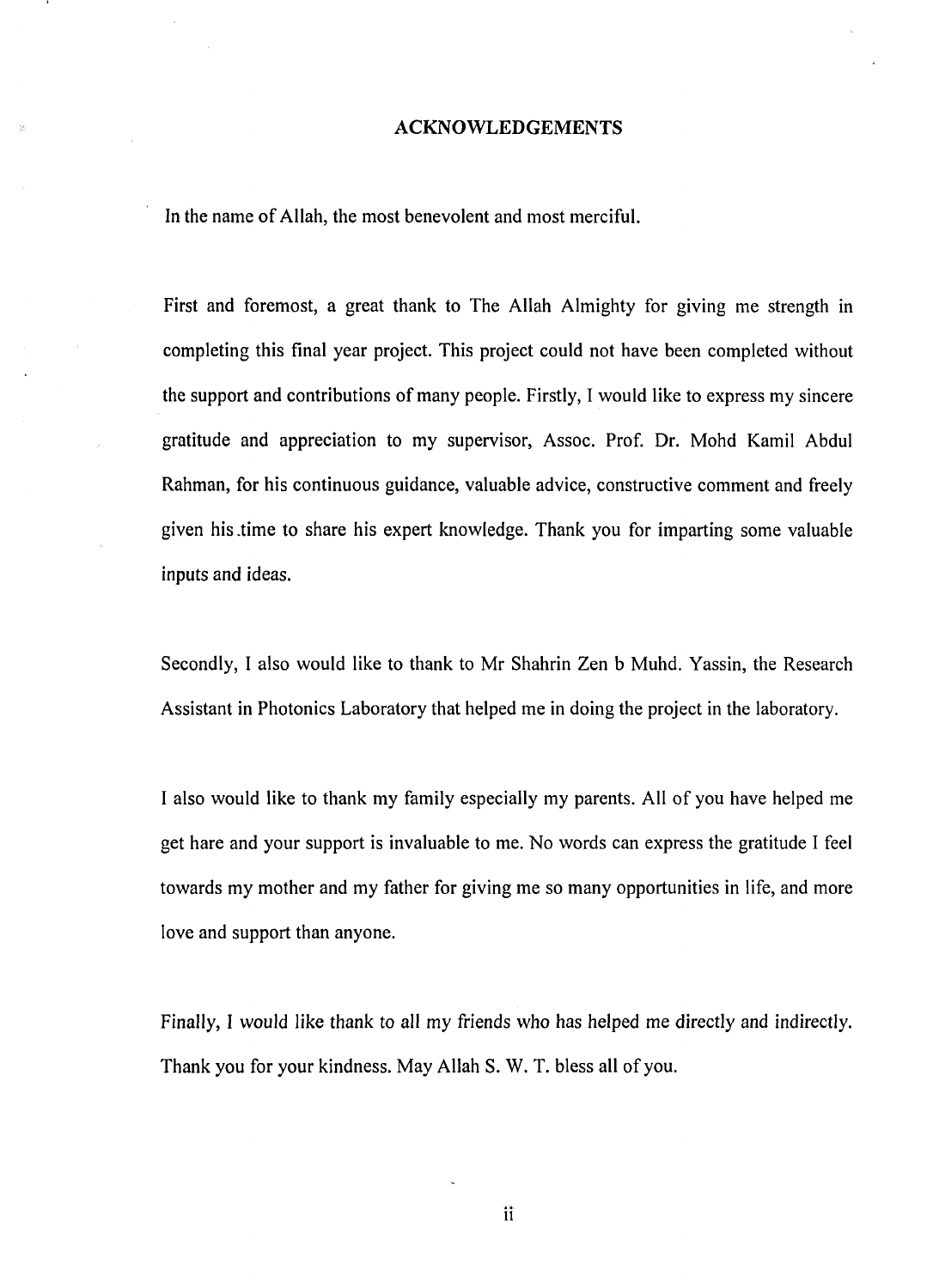# **TABLE OF CONTENTS**

| <b>ACKNOWLEDGEMENT</b>      | ii  |
|-----------------------------|-----|
| TABLE OF CONTENTS           | iii |
| <b>LIST OF TABLES</b>       | vi  |
| <b>LIST OF FIGURES</b>      | vii |
| <b>LIST OF ABBREVIATION</b> | ix  |
| <b>ABSTRACT</b>             | xi  |
| <b>ABSTRAK</b>              | xii |

 $\bar{\mathbf{r}}$ 

## **CHAPTER**

 $\ddot{\phantom{1}}$ 

 $\bar{z}$ 

| <b>INTRODUCTION</b> |                          |                                             |    |  |
|---------------------|--------------------------|---------------------------------------------|----|--|
|                     | 1.1                      | Background                                  | Ĩ  |  |
|                     | 1.2                      | Significance of Study                       | 4  |  |
|                     | 1.3 <sub>1</sub>         | <b>Problem Statement</b>                    | 5  |  |
|                     | 1.4                      | <b>Research Objectives</b>                  | 10 |  |
|                     |                          |                                             |    |  |
| 2                   | <b>LITERATURE REVIEW</b> |                                             |    |  |
|                     | 2.1                      | Gain (G) and Noise Figure (NF)              | 11 |  |
|                     | 2.2                      | <b>Amplification Measurement</b>            | 13 |  |
|                     | 2.3                      | <b>Amplified Spontaneous Emission (ASE)</b> | 15 |  |
|                     | 2.4                      | Erbium Ion, $Er^{3+}$                       | 16 |  |
|                     |                          |                                             |    |  |

| 2.5 Ytterbium Ion, $Yb^{3+}$         |  |
|--------------------------------------|--|
| 2.6 Erbium Doped With Other Elements |  |

2.7 PMMA Polymer

 $\lambda$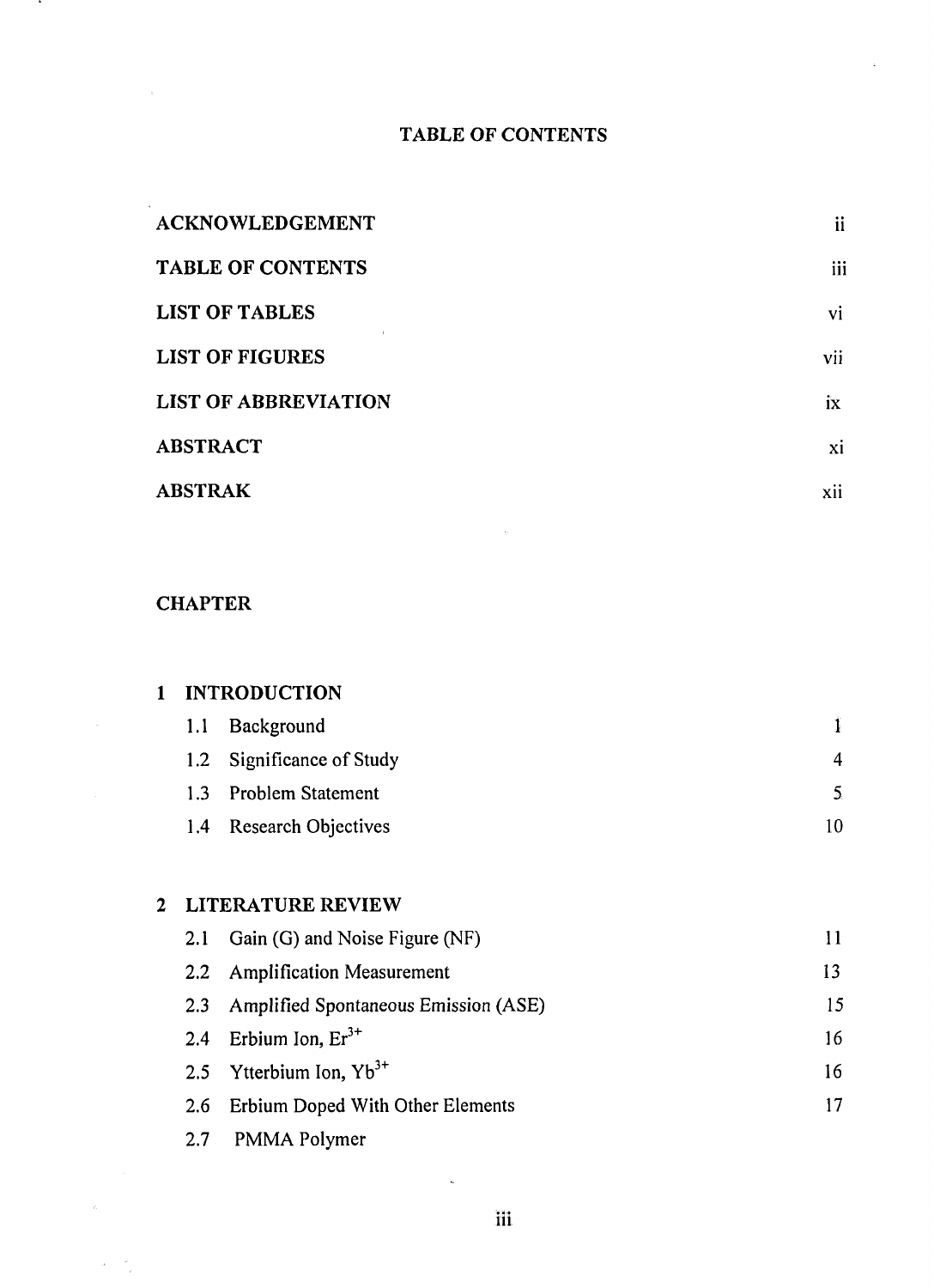#### **ABSTRACT**

#### **ERBIUM YTTERBIUM DOPED WAVEGUIDE AMPLIFIER**

In this project, the Erbium Ytterbium doped waveguide amplifier was designed on a piece of compact disc (CD). The CD is an optical component that has refractive index value of 1.55. Fabricating the amplifier involves the process of CD preparation, coating with SU-8 polymer, soft bake, expose with UV, hard bake, cladding removal, splicing, fiber design onto the CD piece and make the PMMA layer onto the fiber. The fiber arrangement also involves in the project. The use of CD, polymer SU-8 and polymer PMMA are for fiber arrangement. The coating of polymer layer was characterized by using prism coupler and optical spectrum analyzer. The thickness and refractive index of SU-8 film on the CD was measured by using prism coupler. The values with smaller standard deviation were considered as appropriate results to choose for its refractive index and thickness. The Gain (G) and Noise Figure (NF) of amplifier were measured by using optical spectrum analyzer. The power pump and corresponding pump current of laser diode were recorded in the table. The Gain and Noise Figure were measured at several different pump powers. At 5, 10, 20, 30, 40, 50, 60, 70, 80, 90 and 100 mW of the pump power, the Gain of amplifier were -18.14, -2.71, 15.73, 21.80, 24.41, 25.94, 26.92, 27.67, 28.27, 28.70 and 29.13 dB respectively. At these pump powers, the Noise Figure of amplifier were 18.34, 5.79, 2.29, 2.08, 2.09, 2.07, 2.08, 2.05, 2.04, 2.07 and 2.04 dB respectively. Lastly, the Gain was measured at fixed pump power at different signal wavelength light. At 1530.336, 1535.618, 1540.978, 1545.266, 1549.584, 1555.040 and 1559.462 nm of signal wavelength, the amplifier Gain were 33.02, 28.14, 25.58, 26.05, 26.05, 22.33 and 24.88 dB respectively. All the measurements were recorded in the appropriate tables. The relevant graphs were plotted based on the records in the tables.